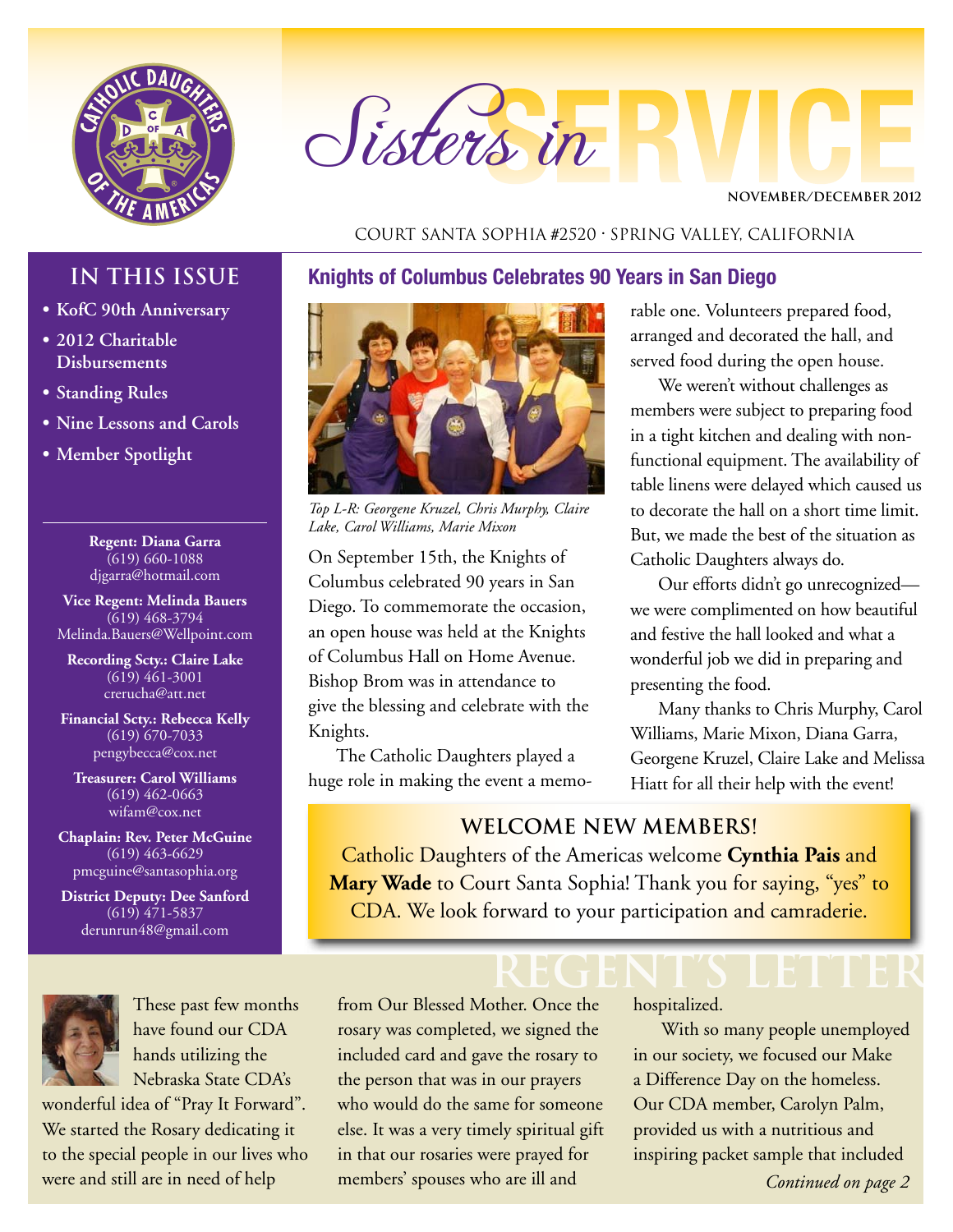snack bars, raisins, mints, prayer card and a special Prayer for Employment backed by the Our Father. This powerful petition for employment is as follows:

**You govern your creation, O God, and bring it to perfection by work of our hands. Hear the prayers of your people who ask for work that will enhance their human dignity and promote the up building of your kingdom. Enable them to provide for those confided to their care either by family ties or by charity we owe to one another for the betterment of human life. We ask this blessing in the name of Jesus who labored with his own hands while he lived on earth. Amen**

The prepared packets were delivered to the homeless via a worthwhile organization that our Vice Regent, Melinda Bauers contacted, called H2H, Hunger 2 Help. This volunteer group goes to Balboa Park and provides

burritos to the homeless every Sunday morning. They serve around 350 homeless each week and were very grateful for our participation.

With the holidays fast approaching, let us keep the ill, the unemployed, the homeless and those most recently affected by Hurricane Sandy in our hearts and prayers.

Santa Sophia Parish \$2001 Preserving Our Legacy \$250<sup>2</sup>

We have an upcoming Christmas Dinner planned for the El Nido participants and their children on December 11th. This most worthwhile program helps women who are victims of domestic violence. Our next meeting will include an appetizer Christmas Party at the home of Pam Kay on December 12th.

May you and your family enjoy the holidays with a Holy Christmas Season.

> In Unity and Charity, Diana Garra

December, Meeting

#### *Regent's Letter - continued from page 1*

Curious about the Circle of Love or CDA procedures? Would you like to chair an upcoming event but don't know where to start? The CDA "**Tools of the Trade**," Court Santa Sophia's latest **Standing Rules** (approved as of 10/2012), and **project reports** are all available on our website at [www.catholicdaughters.com](http://www.catholicdaughters.com) under the "Resources" tab.

Contact Melissa Hiatt at melissahiatt@ gmail.com to get the access code.



The December meeting will be held on **Wednesday, December 12 6:30pm** at the home of Pam Kay, 8939 Alpine Ave., La Mesa, CA 91941. Please bring a card with \$10 to donate to a charity and an appetizer to share. Carpooling is encouraged.

#### **2012 Charitable Disbursement of Funds**

#### **Member Tools Available Online**

Court Santa Sophia approved the following charitable disbursements at the September Meeting:

#### **NATIONAL PROJECTS**

The Disaster Relief Fund \$20 Habitat for Humanity \$20 Holy Cross Family Rosary \$40 Smile Train \$20 SOAR! \$40

#### **SPIRITUALITY**

#### **QUALITY OF LIFE**

Mobile Ultrasound Unit \$284

#### Madonna Manor \$100

**LEGISLATION**

Morality in Media \$100

#### **EDUCATION/YOUTH**

Nativity Prep Academy \$100

#### **TOTAL \$1174**

<sup>1</sup> Amount committed by our standing rules.

2 Our remaining pledge balance for the POL fund as of June 2012 is \$500. We will have a remaining balance of \$250 for June 2013.

The annual Festival of Nine Lessons and Carols is a program of Christian worship celebrating the birth of Jesus. The story of the fall of humanity, the promise of the Messiah, and the birth of Jesus is told in nine short Bible readings from Genesis, the prophetic books and the Gospels, interspersed with the singing of Christmas carols, hymns and choir music. read by representatives of Santa Sophia staff and representatives of their ministries. The singing is divided into "carols" which are sung by the Santa Sophia Singers, Liturgical Ensemble, Kids' Chorale and Academy Choir, and "hymns" sung by the Choir and congregation. Romero will participate in this service. A free-will offering will be collected to help defray costs. Advent season and plan to attend the Turkey Dinner in Prendergast hall at 5:00 with desserts provided by Court Santa Sophia Catholic Daughters. Invite your family, friends and neighbors!

The Nine Lessons, which are the same every year, will be Guest organist Dr. Alison Luedecke and violinist Carlos Make this deeply moving event one of the high points of your

### **Mark your calendar! Nine Lessons in Carols - Sunday, December 16, 3:30 PM Santa Sophia Church**

The National CDA Facebook page was in a flurry with posts from members directly affected by hurricane Sandy. On November 1st, Mary Impellizeri from the National Office posted, "Anyone that can, please pass along the message that the National HQ is closed until Monday. We still have no way to get into Manahttan from our homes. I have little gas left in my car and the gas lines are long - LA and TX understand that! We are all safe and the building did not have water in it."

As the days went on, updates from members started to appear with requests for electricians and plumbers. Members requested updates on past National Regent, Grace diCairano who was displaced due to a tree that destroyed her home. Other members posted that they were hosting "refugees."

Even though the clean-up is now in full-effect, help is still needed. CDA courts can help by sending donations to the National Office for the Disaster Relief Fund.

#### **East Coast CDA Members Send Hurricane Sandy Updates on Facebook**

## **STATE AND NATIONAL NEWS**

**California State Convention** will be held May 23-26, 2013 at the Torrance Marriott in Torrance, California.

**Past State Regent Emily Guilherme**, has been elected to a second term on the National Board. She has also been assigned as the National Representative for California. Congratulations, Emily!

Local courts may enter the **Facebook contest** by creating a Facebook page and advertising it in the bulletin. Courts will have the chance to win \$100. Deadline is March 31, 2013.

**Prices have been reduced** on certain items and new products have been added to the National CDA store. Visit the CDA National online store to order.

Download the **Operation Morning Star** Newsletter to stay up to date on legislative issues. Visit [www.](http://www.catholicdaughters.org) [catholicdaughters.org](http://www.catholicdaughters.org) and click "O.M.S. Newsletter {latest issue date}" on the left navigation menu.